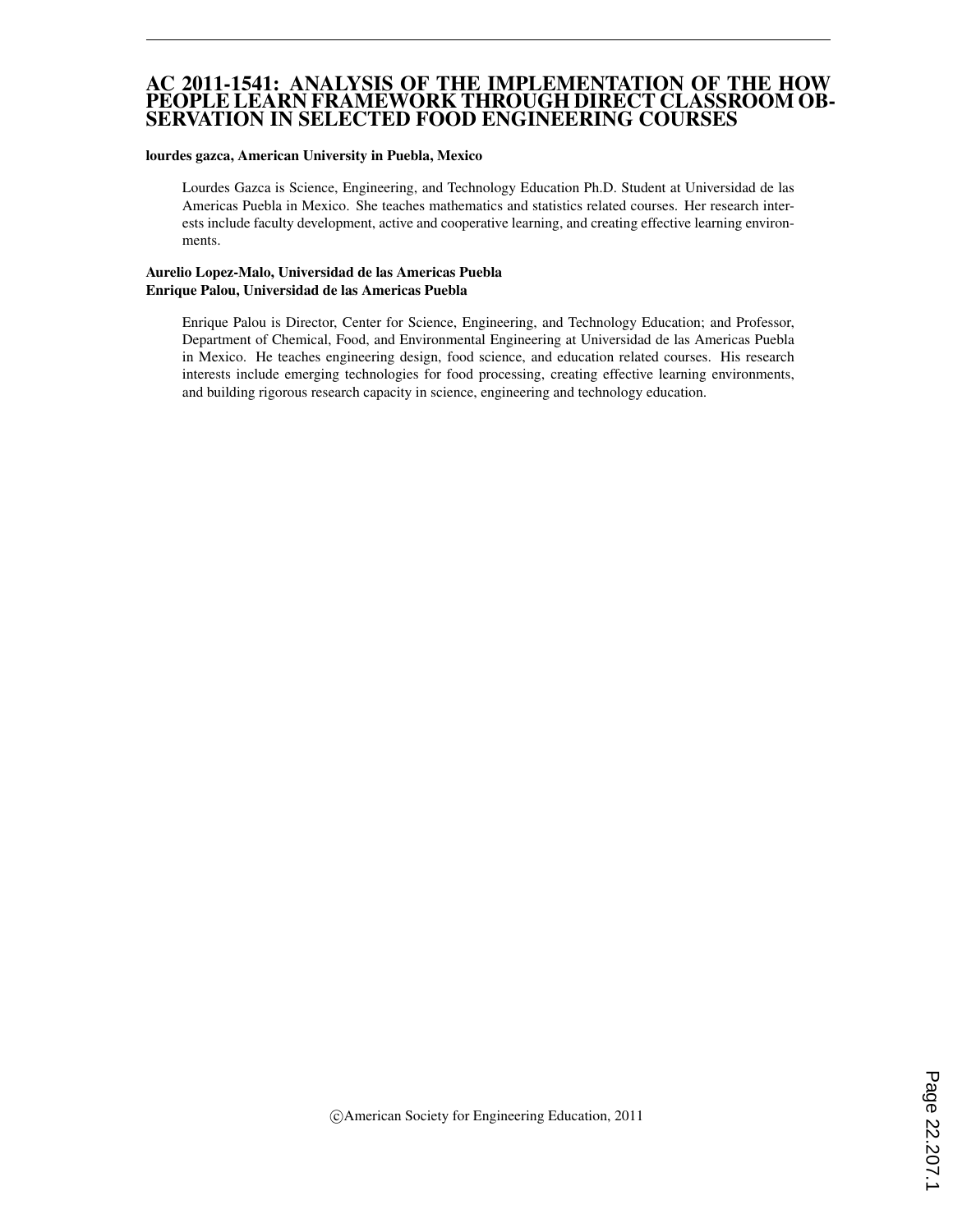# **Analysis of the Implementation of the** *How People Learn* **Framework through Direct Classroom Observation in Selected Food Engineering Courses**

## **Abstract**

The *How People Learn* (HPL) framework<sup>1, 2</sup> was used to redesign two food engineering courses, Introduction to Engineering Design (EI-100) and Food Chemistry (IA-332), to further promote an interactive classroom while integrating multiple formative assessments by means of Tablet PC technologies<sup>3, 4</sup>. The HPL framework highlights a set of four overlapping lenses that can be used to analyze any learning situation. In particular, it suggests that we ask about the degree to which learning environments are knowledge, learner, community, and assessment centered<sup>1, 2</sup>. The VaNTH Observation System (VOS) is an assessment tool developed to capture qualitative and quantitative classroom observation data from teaching and learning experiences<sup>5-7</sup>. VOS is a four-part system that incorporates HPL framework elements and uses four recurring methods of collecting classroom data: recording student-teacher interactions (CIO), recording student academic engagement (SEO), recording narrative notes of classroom events (NN), and rating specific indicators of effective teaching (GR).

VOS was used to systematically assess HPL framework implementation in EI-100 and IA-332 redesigned classrooms as well as in two "traditional" courses, Material Balances (IQ-210) and Biophysics (FS-320). Observers measured differences in classroom experiences resulting from the innovations and redesigned learning environments as well as in IQ-210 and FS-320. EI-100 and IA-332 redesign significantly  $(p<0.05)$  increased student participation while formative assessments and feedback were more common<sup>3, 4</sup>. Instructors in these redesigned courses utilized the information gained through real-time formative assessment to tailor instruction and meet student needs. Particularly important were opportunities to make students' thinking visible as well as opportunities for "what if" thinking<sup>3, 4</sup>. VOS captured important differences between redesigned and "traditional" classroom experiences. These differences may be used to measure levels of "HPLness" of a lesson. Moreover VOS clearly captured differences among instructors' teaching styles. In addition, VOS generated detailed feedback that instructors may use to self $assess<sup>3, 4, 7</sup>$ . Student final grades in redesigned courses were higher than those found in "traditional" courses. Further, fewer students failed the course and the percentage of students who stayed in the course until the end was higher in the redesigned courses.

## **Introduction**

*Universidad de las Américas Puebla* (UDLAP) is a Mexican private institution of higher learning committed to first-class teaching, public service, research and learning in a wide range of academic disciplines including business administration, the physical and social sciences, engineering, humanities, and the arts. Since 1959, the Commission on Colleges of the Southern Association of Colleges and Schools (SACS) has accredited UDLAP in the United States.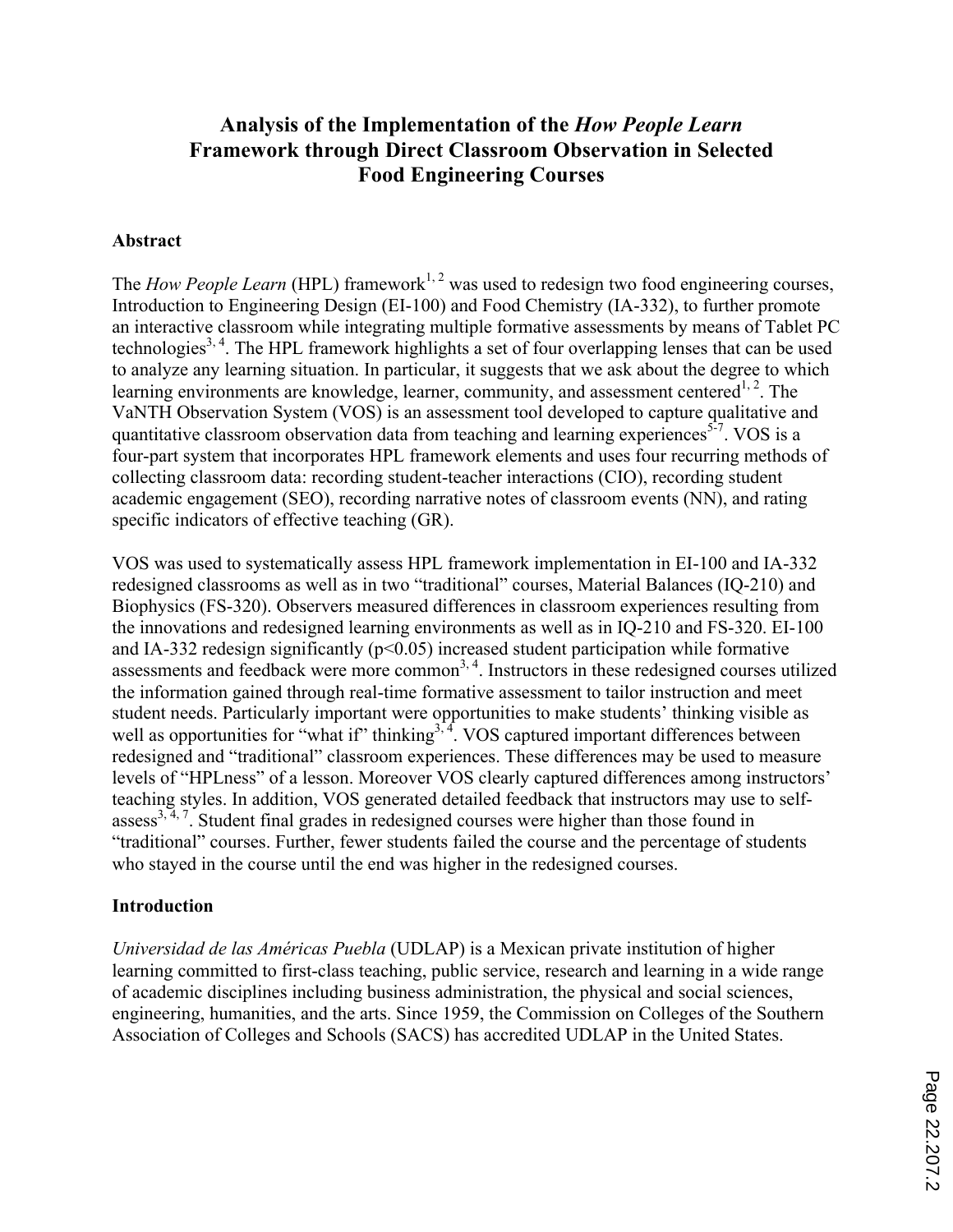## *Observed courses*

The first course we observed was Introduction to Engineering Design (EI-100), which is a firstsemester 3 credit required course for almost every engineering program of UDLAP since spring of 2001. UDLAP's Chemical, Civil, Computer, Electrical, Environmental, Food, Industrial, Mechanical, and Mechatronic engineering students have in EI-100 a great opportunity for a multidisciplinary collaborative experience. EI-100 is a team-taught course that uses active, collaborative and cooperative learning. Course content and classroom activities are divided into three, two-hour sections (Modeling, Concepts, and Laboratory) per week. Students have six different EI-100 facilitators (an instructor and teaching assistant for each section). EI-100 goal is to introduce students to the Engineering Method, this is accomplished by focusing on six course objectives: self-regulation, communication, working cooperatively and collaboratively, problem solving, modeling, and quality. The "Modeling" section initiates students in the process of engineering modeling, using several software including spreadsheets. "Concepts" introduce students to the engineering design process, problem-solving techniques, working in teams, engineering as a profession, and planning for success that students then apply in "Laboratory" on two actual design projects. The "Concepts" section uses quizzes given in nearly every session to ascertain whether students have understood the material in their pre-class reading assignments. In addition, students are encouraged to write brief reflective journal entries to further solidify and reinforce their own understanding, and demonstrate that improved understanding for an improved quiz grade<sup>3</sup>.

Food Chemistry (IA-332) is a course that is offered for students of sixth semester of Food Engineering. This course was redesigned following the HPL framework to further promote an interactive classroom while integrating multiple formative assessments by means of Tablet PC technologies<sup>4</sup>. It is a course that uses active and cooperative learning in everyone of its meetings and activities. The grading scheme includes individual and group quizzes, individual and group problem-based exams, journal writing, peer assessments and the development of a semester group project. This observed course had 23 enrolled students, was conducted in two weekly sessions of 75 minutes each. It was held (as EI-100) in a large classroom designed for cooperative learning with 20 tables, each one for 4 students. The classroom has six white boards, two LCD-projectors and two screens. The instructor Tablet PC was wirelessly connected to the projectors, so the instructor was able to move within the classroom with his Tablet PC. The classroom is also equipped with a sound system with a tie clip microphone for the instructor and two wireless microphones for the students. The teacher explained course topics using different schemes, sometimes provides "traditional" instruction, sometimes leaves the students in teams to discuss readings, sometimes students need to watch a video prior to the class in which it is recorded a small lecture of the topic; this allows the teacher to take class time to perform several different types of cooperative learning activities.

Material Balances (IQ-210) is a course offered to students in the second semester of Chemical Engineering and Food Engineering programs. This course follows a "traditional" pattern of teaching and does not use active or cooperative learning methods. The grading scheme includes 4 exams, 12 homework exercises, and a final paper. IQ-210 had 21 enrolled students, classes took place in three weekly sessions of 50 minutes each, which were held in a traditional classroom with 30 individual tables, two boards (of which only one was utilized throughout the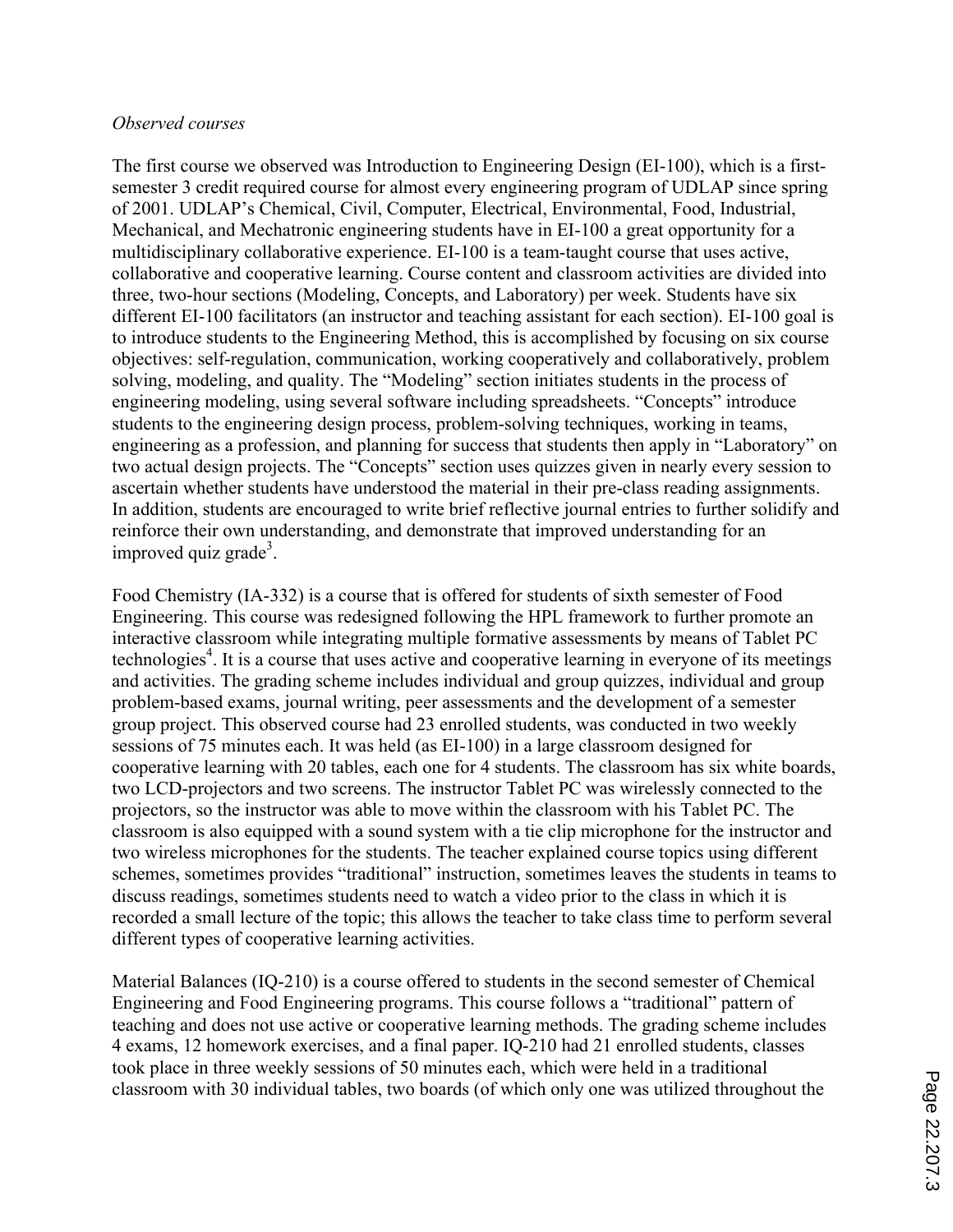course) and a LCD-projector. The teacher was punctual and delivered all the classes. In almost every class, the teacher explained and solved an example or two on the board, along with the students, and rarely let the students solve exercises first.

Biophysics (FS-320) is a course offered to students in the fourth semester of the Food Engineering program, also follows a "traditional" pattern of teaching and does not use active or cooperative learning methods. The grading scheme includes 4 mid-term exams and a final exam. This observed course had 24 enrolled students, took place in three weekly sessions of 50 minutes each, which were held in a traditional classroom with 40 individual tables and a blackboard. The teacher was punctual and delivered all classes. A typical class consisted of the teacher explaining the topic and then solving one example on the board, rarely letting the students to solve problems before his lecture.

# *Redesign of Introduction to Engineering Design and Food Chemistry courses*

A major issue is to help students develop the kinds of connected knowledge, skills, and attitudes that prepare them for effective lifelong learning<sup>8</sup>. This involves the need to seriously rethink not only how to help students learn about particular isolated topics but to rethink the organization of entire courses and curricula. A model developed by Jenkins<sup>9</sup> highlights important constellations of factors that must be simultaneously considered when attempting to think about issues of teaching and learning. The model illustrates that the appropriateness of using particular types of teaching strategies depends on: (1) the nature of the materials to be learned; (2) the nature of the skills, knowledge, and attitudes that learners bring to the situation; and (3) the goals of the learning situation and the assessments used to measure learning relative to these goals. A particular teaching strategy may flourish or perish depending on the overall characteristics of the ecosystem in which it is placed.

The Jenkins model fits well with a proposal by Wiggins and McTighe<sup>10</sup>. They suggest a "working backwards" strategy for creating high-quality learning experiences. In particular, they recommend that educators: (1) begin with a careful analysis of learning goals; (2) explore how to assess students' progress in achieving these goals; and (3) use the results of steps 1 and 2 to choose and continually evaluate teaching methods. (Assumptions about steps 1 and 2 are also continually evaluated.) When using a "working backwards" strategy for EI-100 and IA-332, our choice of teaching strategies derives from a careful analysis of learning goals, rather than vice versa $^{3, 4}$ .

The ability to design engineering undergraduate courses and corresponding high-quality learning environments require that we move beyond procedural strategies and models. We also need to understand the kinds of skills, attitudes, and knowledge structures that support competent performance. For redesigning EI-100 and IA-332 courses we "worked backwards" taking into  $\alpha$  account Jenkins model<sup>9</sup> as well as the HPL framework<sup>1-4</sup>. Especially important was knowledge of key concepts and models that provide the kinds of connected, organized knowledge structures and accompanying skills and attitudes that can set the stage for future learning<sup>1</sup>. Our redesigns have been described in detail elsewhere<sup>3, 4</sup>.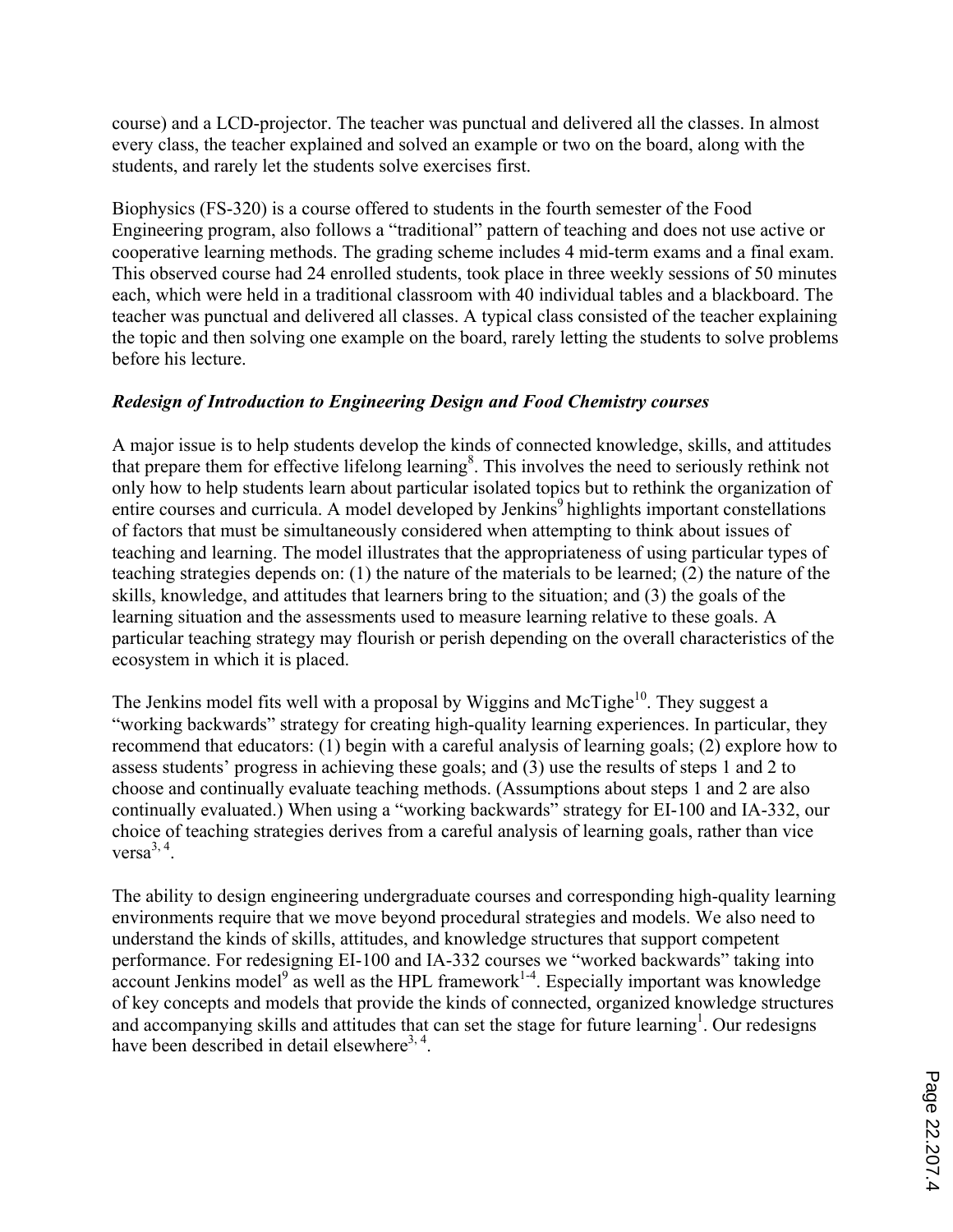## *VaNTH Observation System*

The VaNTH Observation System (VOS) is an assessment tool developed to capture qualitative and quantitative classroom observation data from teaching and learning experiences of the bioengineering classroom<sup>5-7</sup>. VOS is a four-part system that incorporates the elements of HPL framework and uses four recurring methods of collecting classroom data: recording student teacher interactions, recording student academic engagement, recording narrative notes of classroom events, and rating specific indicators of effective teaching. VOS was developed from the Stallings Observation System, which consisted of three components that registered the presence and absence of over 600 in-class student and teacher behaviors and activities. Similar to other classroom observation systems, VOS provides information about the types of pedagogy and interactions occurring within a class along with information about levels of student engagement<sup>3</sup>. Unlike previous observation systems, however, VOS contains a category that explicitly measures the presence of the four HPL framework lenses and the interactions of these lenses within observed courses $^{3,4}$ .

. The four components of the VOS include the following:

- 1. The Classroom Interaction Observation (CIO), sampled real-time, which records student and faculty interactions
- 2. A time-sampled Student Engagement Observation (SEO), which notes whether students are engaged or unengaged with academic tasks
- 3. Qualitative Narrative Notes (NN) on the lesson content, lesson context, extenuating circumstances, and additional information about the classroom
- 4. Global Ratings (GR), which provide summative information about major aspects of the pedagogy underlying the class session.

# **Methods**

VOS was used to systematically assess HPL framework implementation in studied classrooms as previously described in deatil<sup>3</sup>. Observations were made over a year, the first course observed during one semester was EI-100; the other three studied courses were observed during the second semester. The two observers achieved a 70 percent inter-rater reliability in using the VOS.

EI-100 was observed in three weekly sessions during two hours each session. Achieving the following number of registrations: using CIO, NN, and GR we recorded a total of 252 observations in each section (504 totally) of the course during one semester, by means of 6 observations per class, three classes per week for 14 weeks. In the case of SEO there were a greater number of observations due to the number of students enrolled in courses, 3360 records for the case of section 01 and 5712 for the case of section 02.

Food Chemistry was also observed during an entire semester in two weekly sessions, each 90 minutes long. This allowed us to obtain the following records: using CIO, NN, and GR a total of 138 observations for each of the three instruments due to a scheme of six observations per class. In the case of SEO we had 3174 observations.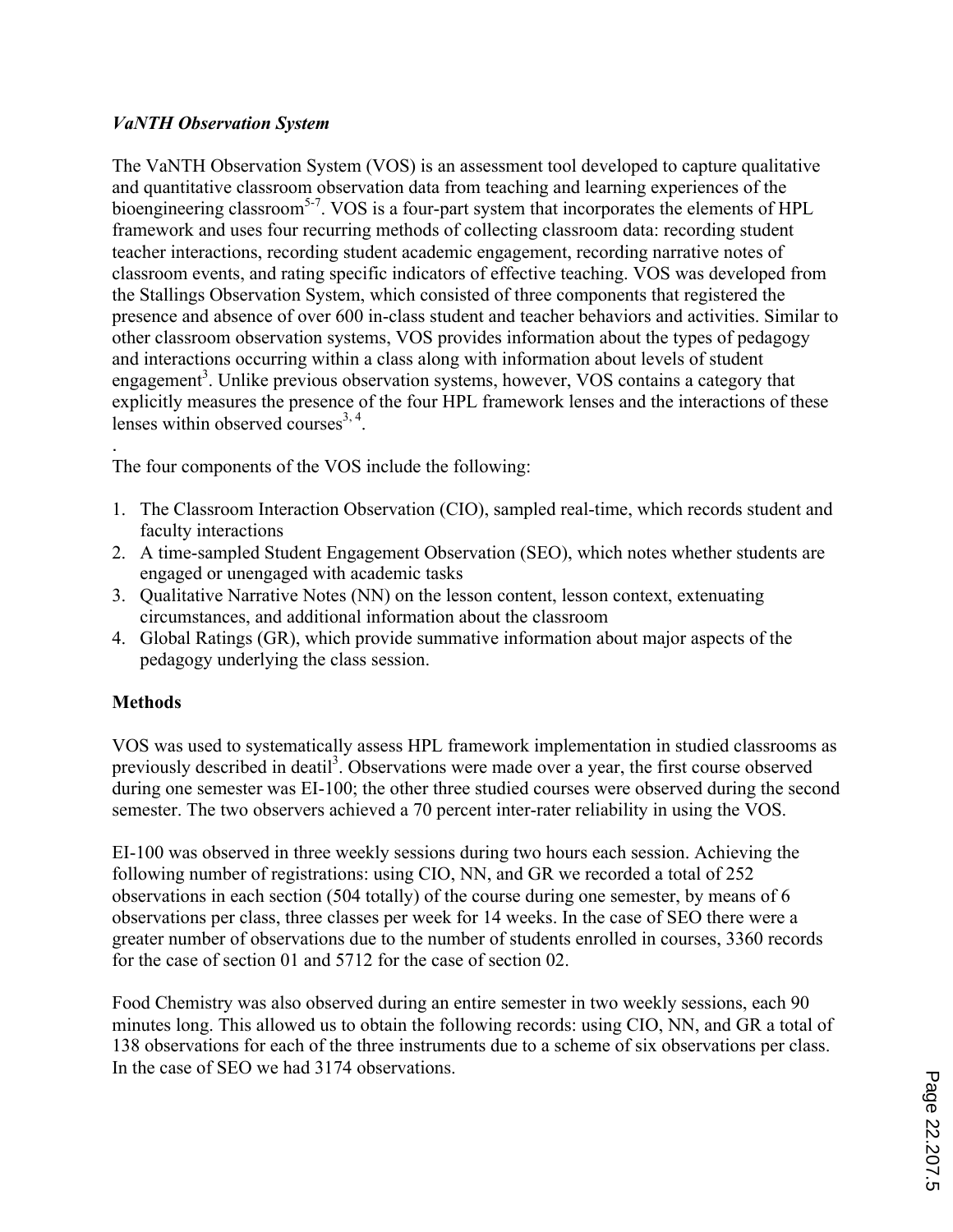Material Balances was observed during a full semester in the three weekly sessions, each one lasting 50 minutes. Achieving the following number of registrations: using CIO, NN, and GR we recorded a total of 100 observations with each of these three instruments, using a pattern of five observations per class. In the case of SEO we had 2100 observations.

The Biophysics course was observed during a full semester in the three weekly sessions, each lasting 50 minutes, which allowed us to accumulate the following records: using CIO, NN, and GR a total of 70 observations with each of the three instruments due to a scheme of five observations per class. In the case of SEO we had 2400 observations.

Subsequently we performed a statistical analysis that allowed us to establish which courses are HPL-centered and which are "traditional", this analysis also allowed comparisons among the studied courses. Finally we analyzed the final grades and the number of failing and withdrawn students in each of the observed courses.

## **Results and discussion**

## *Introduction to Engineering Design: EI-100*

The use of the CIO allowed us to determine the level of "HPL-ness" (knowledge-, learner-, community-, and assessment-centered) that was present in each of the two sections and three course sessions of EI-100. Here is important to remember that EI-100, as explained above, consists of three sessions: Modeling, Concepts and Laboratory, each one has a different teacher, topics, and learning outcomes; but there is a close relationship between them. Figure 1 shows the differences observed among the two sections and three sessions of EI-100 on the degree of "HPL-ness" present in the classroom.



Figure 1. Percentage of "HPL-ness" observed in EI-100 three sessions (Modeling, Concepts, and Laboratory) and two sections (1 and 2). Adapted from Gazca *et al*. 3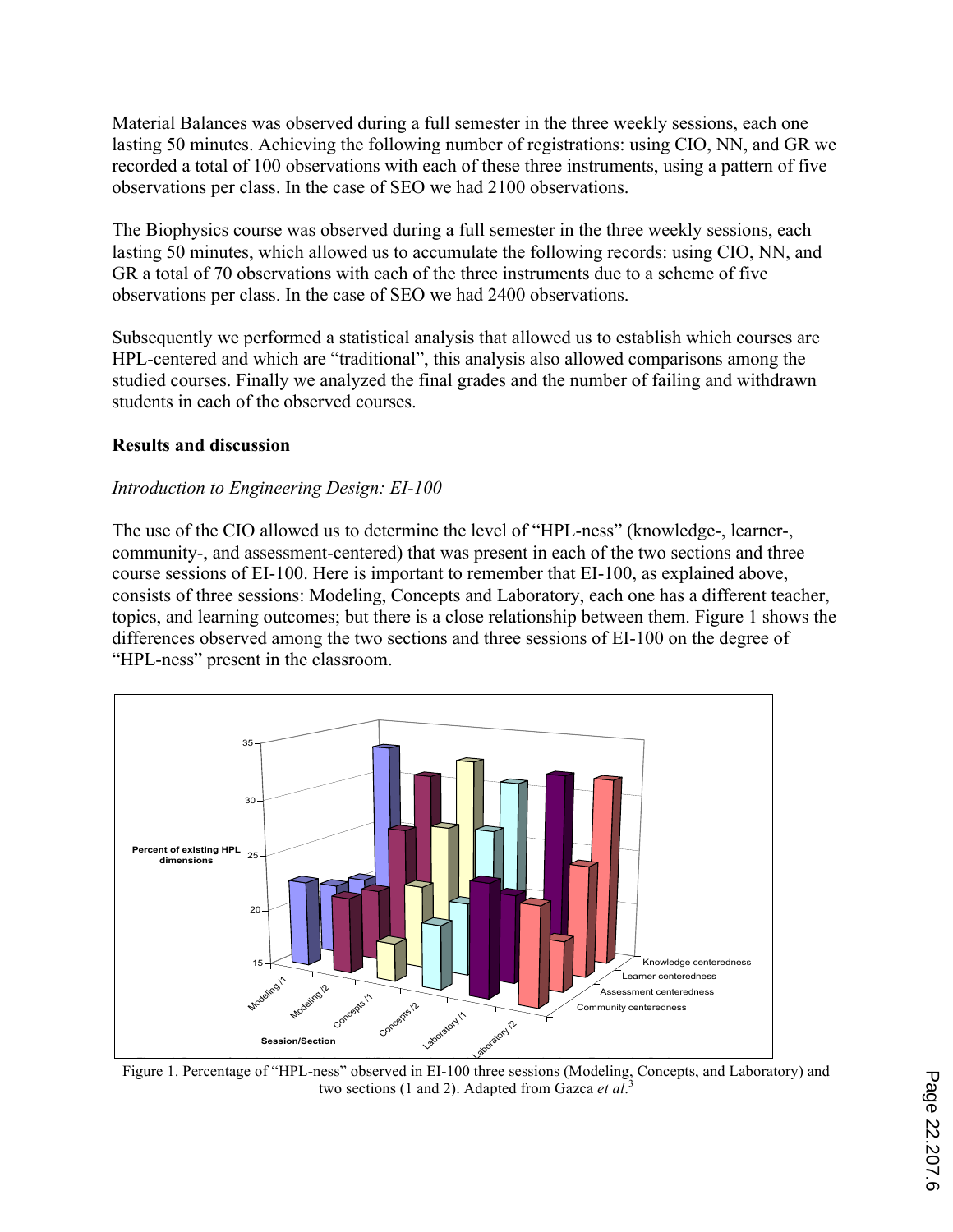In a pattern common to studied sections and sessions, the highest percentage was found in knowledge-centered activities, with a percentage of approximately 30% in the six groups observed. The Modeling and Laboratory sessions of both sections displayed their second-highest percentages in community-centered activities. These results are logical if one considers that in these two sessions most problems and projects are solved in teams and most of them are related to the real world. On the other hand, the Concepts sessions, which comprise the theoretical portion of the EI-100 course, have their second-highest percentage in learner-centered activities, followed by assessment-centered activities. It is important to point out that even though there are differences between the percentages of HPL-centered activities, all six groups are working in alignment with the four HPL lenses (Figure 1).

There are some opportunities for improvement for certain teachers and sessions as can be seen in Figure 1. In the Concepts sessions, it would be desirable to increase the percentage of community-centered activities, while the Laboratory sessions need to work on increasing the amount of learner-centered activities. The results also clearly show the difference among teachers who have more experience with the EI-100 course, and especially with the HPL framework. Thus, the Laboratory session of section 2 presented the lowest percentages of HPL in all the lenses since it was only the second time she taught the course and is a junior faculty, while the Concepts sessions of section 2 and the Laboratory session of section 1 obtained the highest percentages in the four lenses since both professors have taught EI-100 at least 8 times and both are senior faculty<sup>3</sup>.

When the percentages of the combinations of activities centered on the HPL lenses were analyzed, section 2 exhibited higher average values for the activities centered on the four lenses. However, statistical results (t test for independent groups) show no significant ( $p > 0.05$ ) difference between the two sections in the percentages of activities centered on each one of the four lenses. Despite not having found significant differences between the results from the two sections, observations demonstrate that there is a high proportion of activities centered on each of the four lenses of the HPL framework in the six groups (Figure 1); thus EI-100 is aligned with the HPL framework and the course redesign was successful in that regard<sup>3</sup>.

A series of characteristics should be present in a classroom aligned on the HPL framework. Four of them were selected from the NN instrument. According to Figure 2, the six studied groups (the two sections in their three respective sessions) worked in such a way so that the four selected characteristics of the HPL framework are present in the classroom. Every one of class sessions involved students working in a cooperative group to solve problems, which is an expected result given course learning outcomes. EI-100 was redesigned so that students work more collaborating with others than individually on problem solving. This is true for Modeling, Concepts, and Laboratory sessions. It is also important to point out the fact that the highest percentages in cooperative work were in the Concepts sessions and the lowest in Laboratory.

A second important characteristic that should be observed in an HPL-centered classroom is that the professor guides HPL-centered questions and answers. The six groups displayed this characteristic throughout the semester, although with a lower percentage than the one for cooperative work. Concepts (sections 1 and 2) and Laboratory (section 1) sessions displayed the highest percentages of HPL-centered questions and answers during the observation. This may be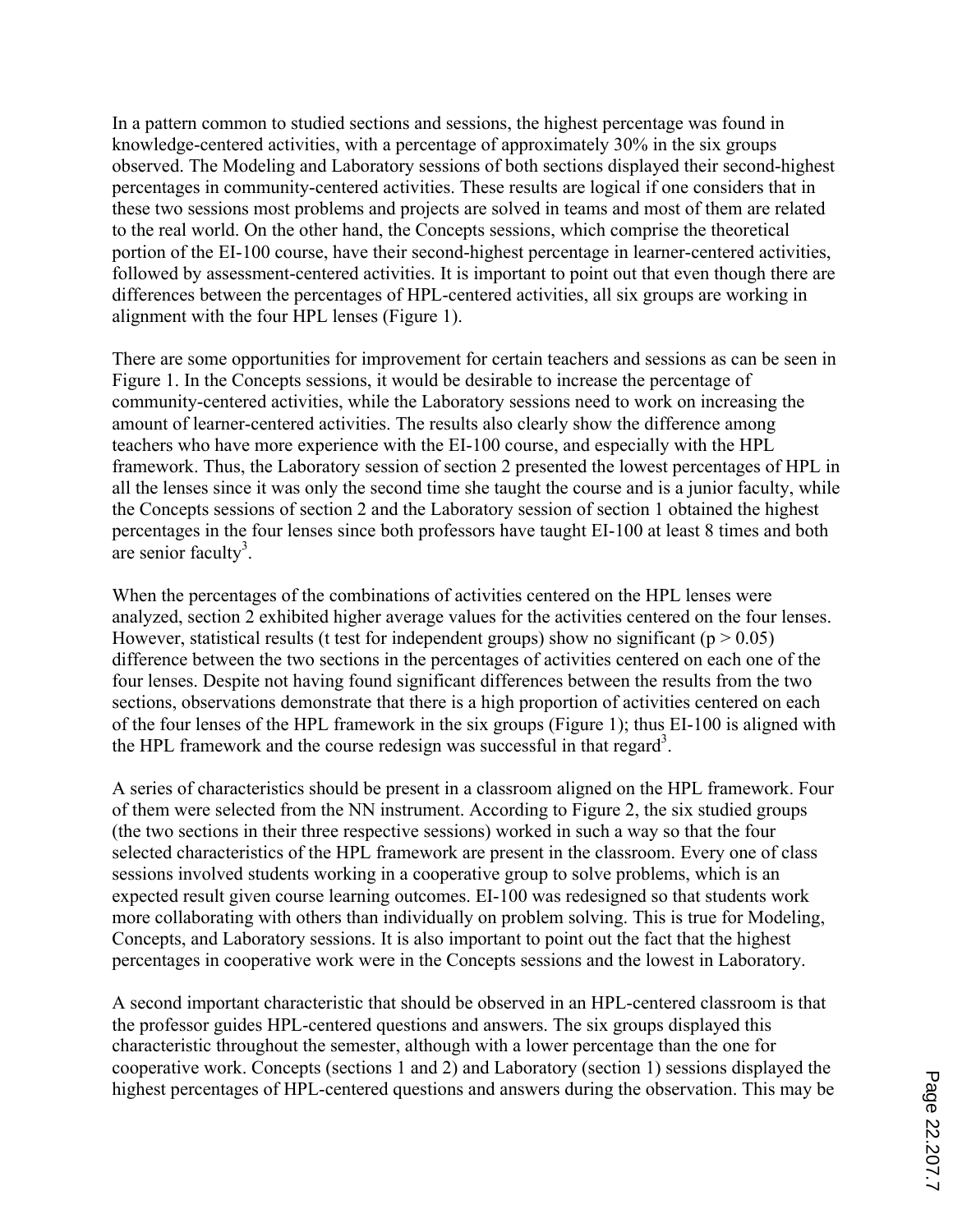explained by the fact that they were the sessions in which the professors were senior faculty and the ones most familiar with the HPL framework and therefore implemented it the most in their classrooms<sup>3</sup>. Another of the characteristics that should be present in an HPL-centered classroom is the design of environments in which students are motivated to show how they solved a given problem. This explanation may be given individually or in groups. In this sense, the six groups showed low percentages, with the highest percentages in the Modeling sessions (an important learning outcome of this session) and the lowest in the Concepts sessions (for both sections).

These results have enabled us to emphasize, in the feedback provided to the professors, the need to design learning environments in which all four characteristics are considered, pointing out to them that higher-order discussion is of great importance when one wants to promote the HPL framework. It may be stated that there are differences between the six observed groups in terms of the presence of the four characteristics. However, the presence of the four characteristics in every one of the six groups leads us to affirm that EI-100 is oriented towards the HPL framework, even though some sessions are better designed and implemented than others<sup>3</sup>.



Figure 2 PPercentage Tond Planitume work characteristics observed in 164-400 three sessions (Modeling, Concepts, and sessions (Modeling, Concepts and Laboratory) in sections 1 and 2.<br> **Laboratory) and two sections (1 and 2). Adapted from Gazca** *et al***.<sup>3</sup>** 

In order to complement the information, a series of characteristics that every professor should promote in an HPL-centered classroom were selected from the GR instrument. Table 1 presents the results obtained from the related observations in the two sections of the EI-100 course.

It is important to remember that GR, the fourth instrument of the VOS uses a Likert scale related to the presence of different actions by the professor, assigning a 0 score when the behavior was never observed and 3 when the behavior was always observed. For analysis purposes, the observation modes were considered. In both sections observed, professors revealed the seven observed activities. The highest observed modes were for those related to providing students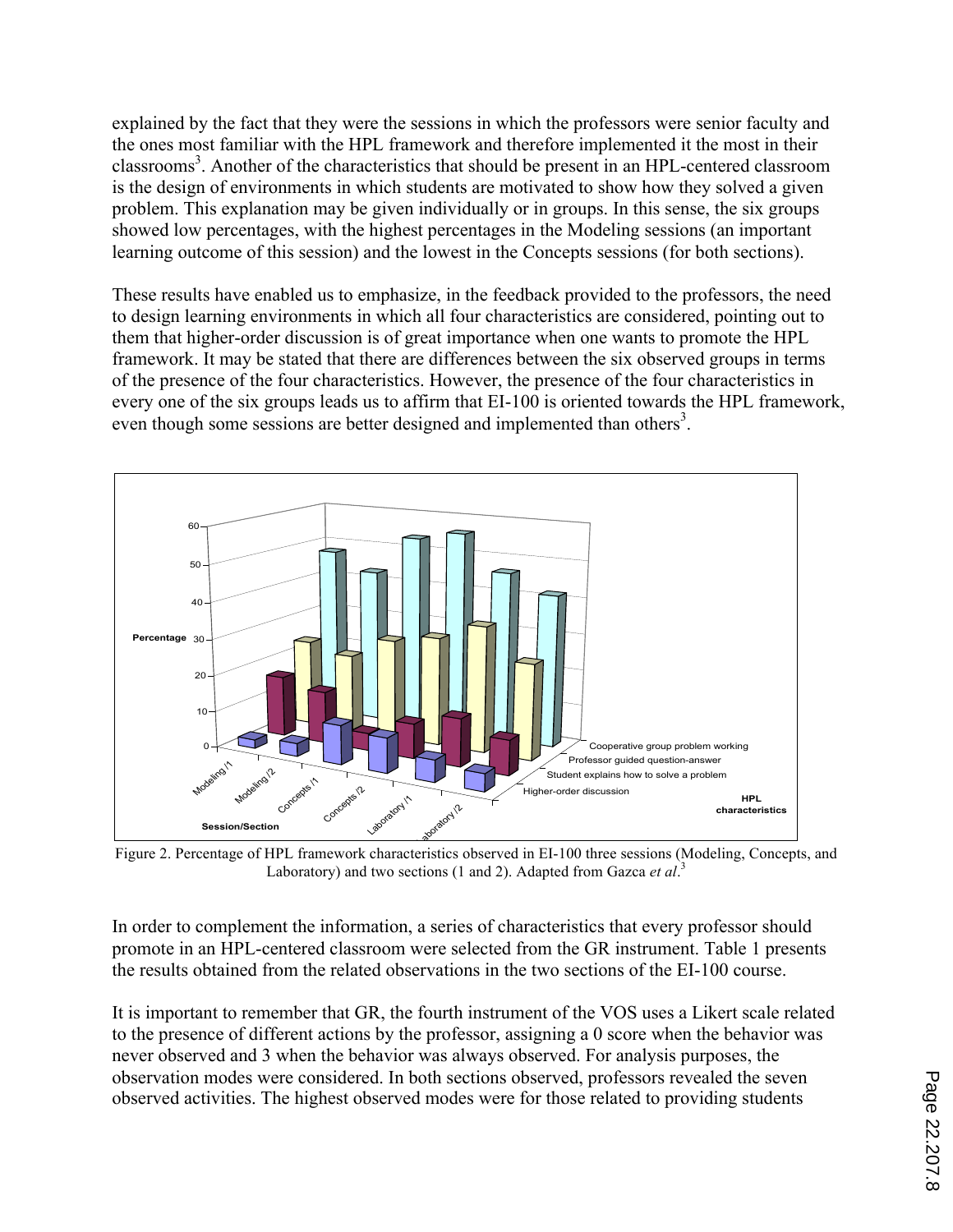with HPL challenges and employing appropriate visual aids for instruction. Connecting to prior learning was observed in lesser frequency than the other activities, while formative assessment during, and at the end of class was carried out in all six groups observed<sup>3</sup>. Especially low modes were observed in pre-assessment (in Modeling session, section 1), connecting with prior learning (in Laboratory session, section 2), asking hypothetical questions (in Modeling session, section 2 and Laboratory session, section 2).

Only in three sessions were observed the seven characteristics: Concepts (sections 1 and 2) and Laboratory (section 1); both sessions are taught by professors with plenty of experience in the course and the HPL framework. The results obtained from the observation of these activities enabled us to provide a more accurate feedback to different professors, showing them the importance of each of the activities and the opportunities for improvement they contained for future courses $3$ .

|                                                                       | Modeling       |                |                | Concepts       | Laboratory     |                  |
|-----------------------------------------------------------------------|----------------|----------------|----------------|----------------|----------------|------------------|
|                                                                       | Section<br>01  | Section<br>02  | Section<br>01  | Section<br>02  | Section<br>01  | Section<br>02    |
| Providing an HPL<br>challenge                                         | 3              | 3              | $\overline{3}$ | $\overline{3}$ | 3              | 3                |
| Making connections<br>to prior learning                               | $\overline{2}$ | $\mathbf{1}$   | $\overline{2}$ | $\overline{2}$ | $\overline{2}$ | $\theta$         |
| Pre-assessment of<br>students<br>understanding of a<br>concept        | $\theta$       | 1              | 1              | 3              |                | 1                |
| Ongoing assessment<br>of students<br>understanding during<br>a lesson | $\overline{2}$ | 1              | $\overline{2}$ | $\overline{2}$ | $\overline{2}$ | 2                |
| Post-assessment of<br>students<br>understanding after a<br>lesson     | 1              | $\overline{2}$ | $\overline{2}$ | $\overline{2}$ | $\overline{2}$ | $\overline{2}$   |
| Using appropriate<br>visual aids to explain<br>the lesson             | 3              | 3              | 3              | 3              | 3              | 3                |
| Professor asking<br>hypothetical<br>questions                         | $\theta$       | $\overline{0}$ | 1              | 1              | $\overline{2}$ | $\boldsymbol{0}$ |

Table 1. Mode of observed<sup>a</sup> HPL characteristics in EI-100 three sessions (Modeling, Concepts, and Laboratory) and two sections (01 and 02). From Gazca *et al*. 3

<sup>a</sup> 0: never observed, 1: a few times observed, 2: regularly observed, 3: always observed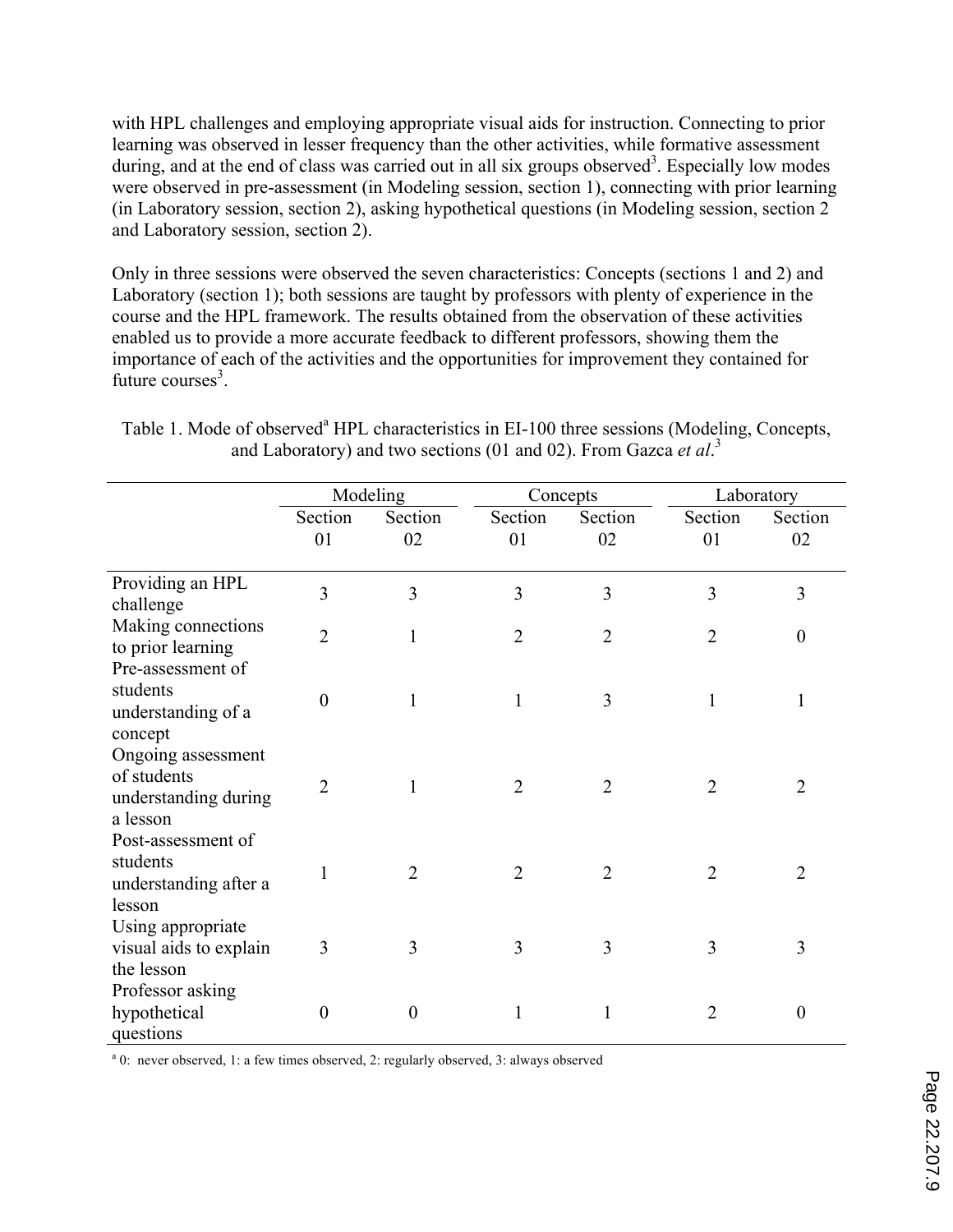Based on the use of the first three VOS instruments (CIO, NN and GR), it may be concluded that the Introduction to Engineering Design course is aligned with the HPL framework. In the six groups observed (two sections and its three corresponding sessions), a great deal of knowledge-, learner-, assessment- and community-centered activities were observed, as well as characteristics that should be present in an HPL-centered classroom such as students explain how to solve a problem, cooperative learning takes place in the classroom, the professor guides higher-order discussions, and the professor leads an HPL-based question and answer session. Further, several characteristics that should be promoted by a professor conducting an HPL-oriented class were also observed, for instance offering HPL challenges; connecting with prior learning; formatively assessing at the beginning, during, and at the end of class; using appropriate visual aids; and asking hypothetical questions<sup>3</sup>.

However, some important differences were found from one session and section to the next. It is important to point out that the use of the three instruments allowed us to observe in each session the type of activity for which it was designed. For example, there were a higher percentage of assessment- and community-oriented activities in the Laboratory sessions, because that was precisely how that portion of the course was designed. Likewise, use of the three instruments allowed us to discern important differences among professors. What stood out was that the sessions with the highest percentages of HPL-oriented activities were those taught by facilitators who had more experience with the course and the HPL framework. This demonstrates the need that exists, on the one hand, to train professors on the HPL framework so that they can develop an in-depth knowledge of it and then apply it in the classroom, and on the other hand, the importance of the professor's experience in using HPL<sup>3</sup>.

Use of the SEO instrument enabled us to determine the percentage of students engaged in both desirable and non-desirable activities in each of EI-100 two sections and their corresponding three sessions as can be seen in Table 2.

Analysis of the results for desirable and undesirable activities exhibited a higher percentage of desirable than undesirable activities in only two of the six groups observed (Concepts sections1 and 2). Laboratory sessions (sections 1 and 2) presented a higher percentage of undesirable activities, along with the Modeling session of section 1. The fact that in the Concepts session there is a greater percentage of students in desirable activities can be explained by the context of the course. The Concepts session comprises the theoretical portion of the course, and in it student achievement is mainly assessed through individual examinations, while in Modeling and Laboratory is through team-based assessments. If we recall that EI-100 is a course for firstsemester engineering students, it is reasonable to conclude that students are more concerned with "paying attention" in courses in which they know that they will be assessed individually. Furthermore, they are accustomed to high school, in which theoretical subjects are the "most important" to their courses of study<sup>3</sup>.

In analyzing the different categories of desirable activities for the six groups, the highest percentages were found in the instruction and discussion categories, although there were some differences among the six groups. It is important to point out that there is a great opportunity for improvement for every one of the professors observed. Through feedback, we showed them that there are other desirable activities (besides instruction and discussion) in the classroom that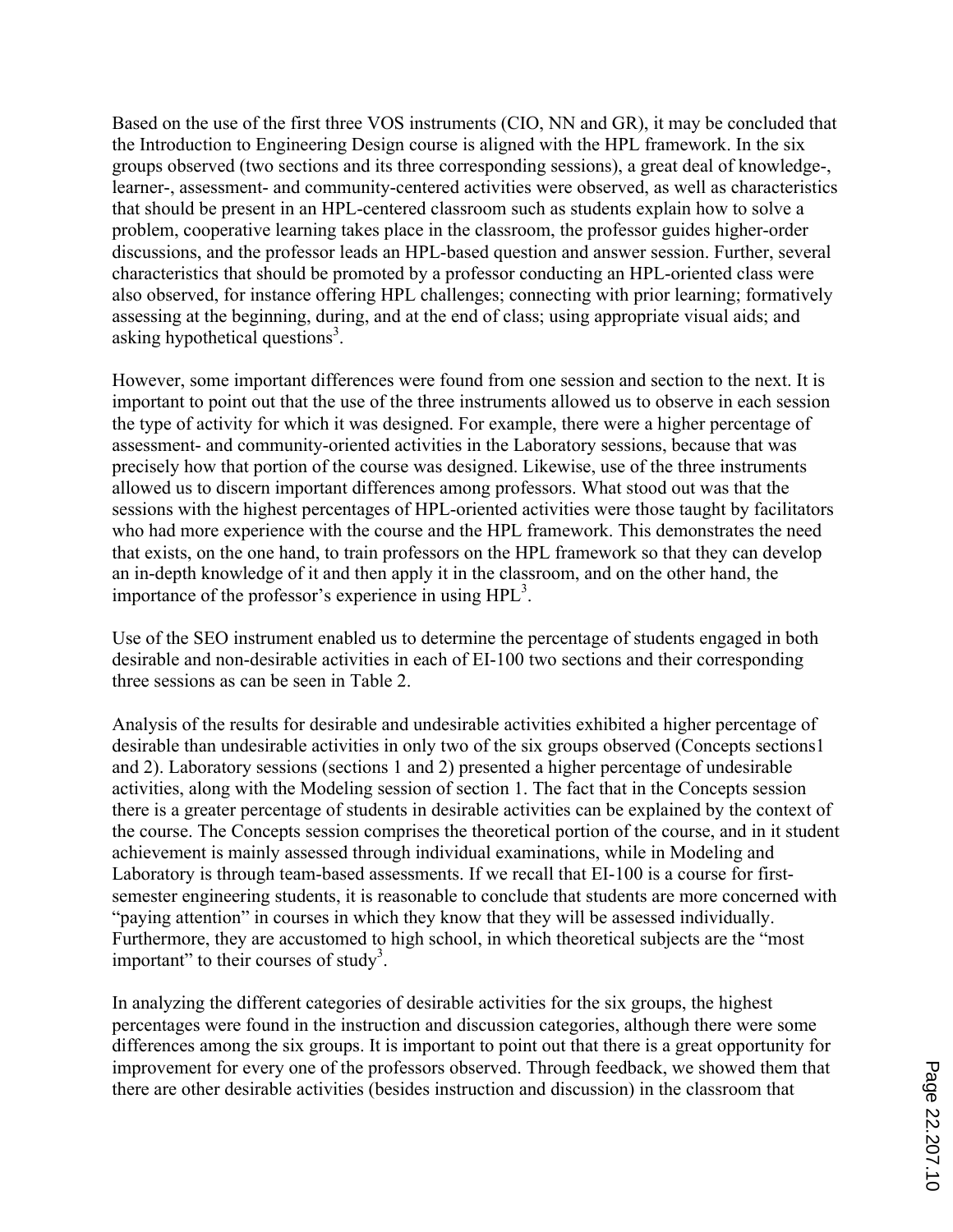would be worthwhile to foster in students. Analyzing the percentages of students engaged in undesirable categories, some differences among sessions stand out. For example, the Modeling session displayed the highest percentages in social interaction for both sections. In the Concepts session, in section 1 the highest percentage was in the uninvolved category; in section 2, it was in social interaction. In the Laboratory sessions, the highest percentage category in both sections was social interaction<sup>3</sup>.

Statistical results (t test for independent groups) showed no significant ( $p > 0.05$ ) difference in the percentage of students engaged in desirable activities between the two sections of either Modeling, Concepts, and Laboratory sessions. Similarly, there is no significant ( $p > 0.05$ ) difference in the percentage of students engaged in undesirable activities between the two sections of the three EI-100 sessions. However, for section 1 the Concepts session displayed a significantly ( $p < 0.05$ ) higher percentage of students engaged in desirable activities than did the Laboratory session. Additionally, the Concepts session showed a significantly ( $p < 0.05$ ) lower percentage of undesirable activities than the Laboratory session. When comparing the three sessions (Modeling, Concepts and Laboratory) for section 2, the results were similar as the above mentioned<sup>3</sup>.

|                      |                    |      | Modeling |      | Concepts |      | Laboratory |  |
|----------------------|--------------------|------|----------|------|----------|------|------------|--|
|                      |                    | 01   | 02       | 01   | 02       | 01   | 02         |  |
| Undesirable          | Discipline         | 0.0  | 0.0      | 0.0  | 0.1      | 0.0  | 0.9        |  |
| categories           | Sleeping           | 0.3  | 0.9      | 0.7  | 0.2      | 0.4  | 0.4        |  |
|                      | Personal needs     | 5.5  | 8.7      | 5.2  | 5.6      | 6.9  | 7.4        |  |
|                      | Uninvolved         | 15.8 | 12.5     | 15.2 | 11.2     | 14.6 | 13.5       |  |
|                      | Social interaction | 16.9 | 18.4     | 13.6 | 16.3     | 18.2 | 17.1       |  |
|                      | Absence            | 15.4 | 9.2      | 12.1 | 9.8      | 16.0 | 16.3       |  |
|                      | Collaboration      | 0.1  | 0.0      | 0.0  | 0.0      | 0.0  | 0.0        |  |
| Desirable categories | <b>Seatwork</b>    | 0.3  | 1.1      | 0.0  | 0.0      | 0.0  | 0.0        |  |
|                      | Organization       | 0.0  | 0.2      | 3.0  | 0.7      | 0.0  | 0.0        |  |
|                      | Test-quiz          | 3.9  | 0.0      | 0.0  | 2.2      | 0.0  | 0.0        |  |
|                      | Discussion         | 19.4 | 24.0     | 20.3 | 25.5     | 24.1 | 29.9       |  |
|                      | Instruction        | 22.4 | 25.0     | 29.9 | 28.6     | 19.8 | 14.6       |  |

Table 2. Percentage of undesirable and desirable observations in EI-100 three sessions (Modeling, Concepts, and Laboratory) and two sections (1 and 2). From Gazca *et al*. 3

In conclusion, VOS captured differences in EI-100 classroom experiences. These differences may be used to measure levels of "HPLness" of a lesson. Moreover VOS clearly captured differences among facilitators' teaching styles and identified the effects of EI-100 three different sessions. In addition, VOS generated detailed feedback that facilitators may use to self-assess and further refine EI-100 redesign<sup>3</sup>.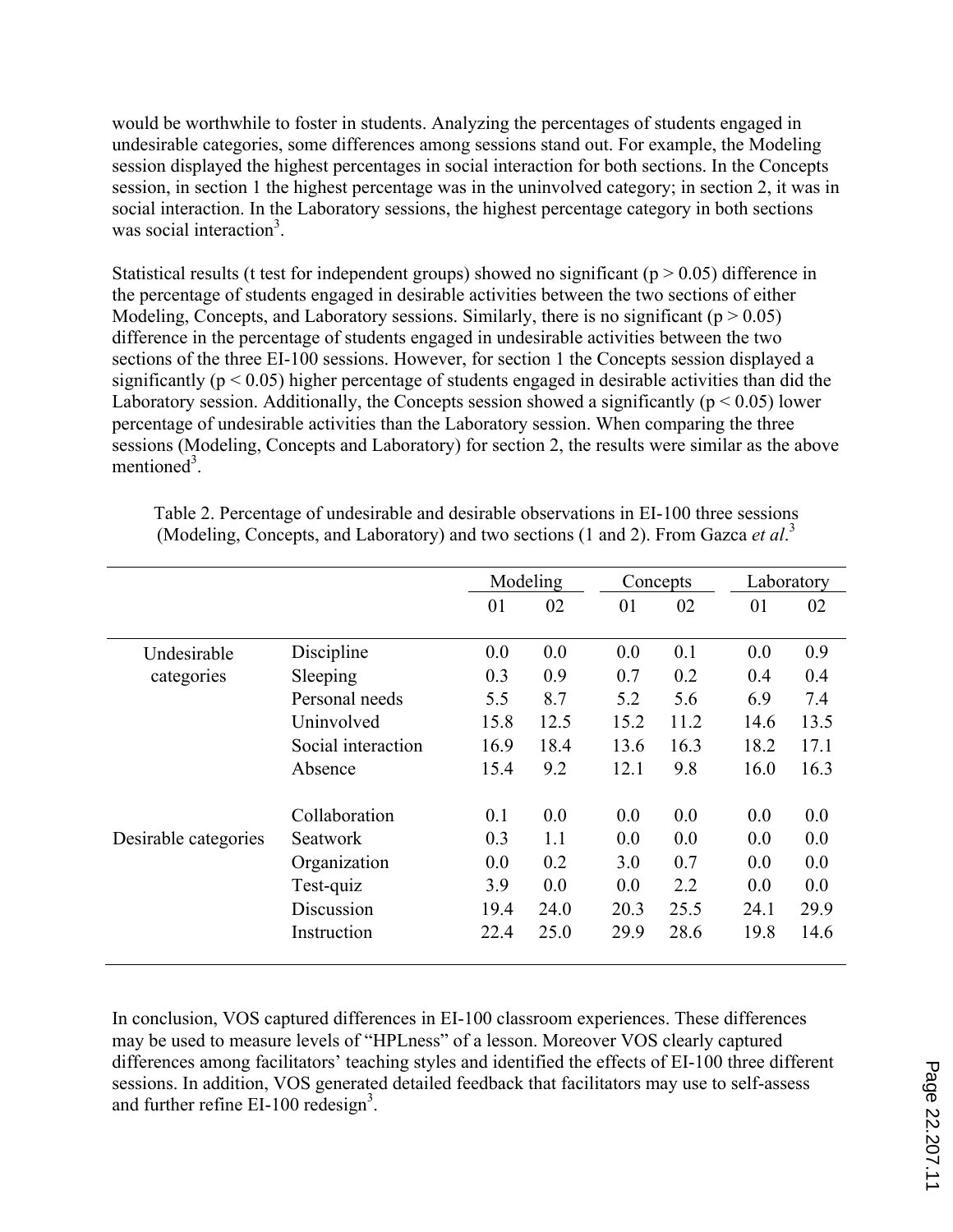# *Material Balances: IQ -210, Biophysics: FS-320, and Food Chemistry: IA-332*

Taking advantage of the CIO we determined the level at which these courses are centered on each of the four HPL lenses. Figure 3 exhibits the percentage of "HPL-ness" observed in these three courses. As can be seen IQ-210 and FS-320 are courses almost entirely knowledge- and learner-centered, while their assessment-centeredness is of little concern and their communitycenteredness is hardly taken into account, as expected in "traditional" courses. Instead, IA-332 takes into account the four lenses of the HPL framework, and although knowledge is still the predominant centeredness, an HPL-aligned course is developing.



Figure 3. Percentage of "HPL-ness" observed in Material Balances (IQ-210), Biophysics (FS-320), and Food Chemistry (IA-332) courses.

With SEO we determined the percentage of students engaged in desirable and undesirable activities in IA-332, IQ-210, and FS-320 courses. Figures 4 and 5 show the results of observations made in the studied courses. The desirable activity best promoted by the teacher of IQ-210 is the "instruction" category. In this course there was a low percentage of observations regarding the "work organization" and "individual work" categories. At the same time, it is a course in which there were almost no "discussion", "test-quiz" or "teamwork" activities. In FS-320, the only desirable activity in which students were involved was instruction; there were almost no collaborative work to solve problems or tests or high-level discussions. Figure 4 also exhibits HPL-centered instructional activities promoted in IA-332 and in which students were involved including individual seatwork, high-level discussions, and collaborative work to solve problems.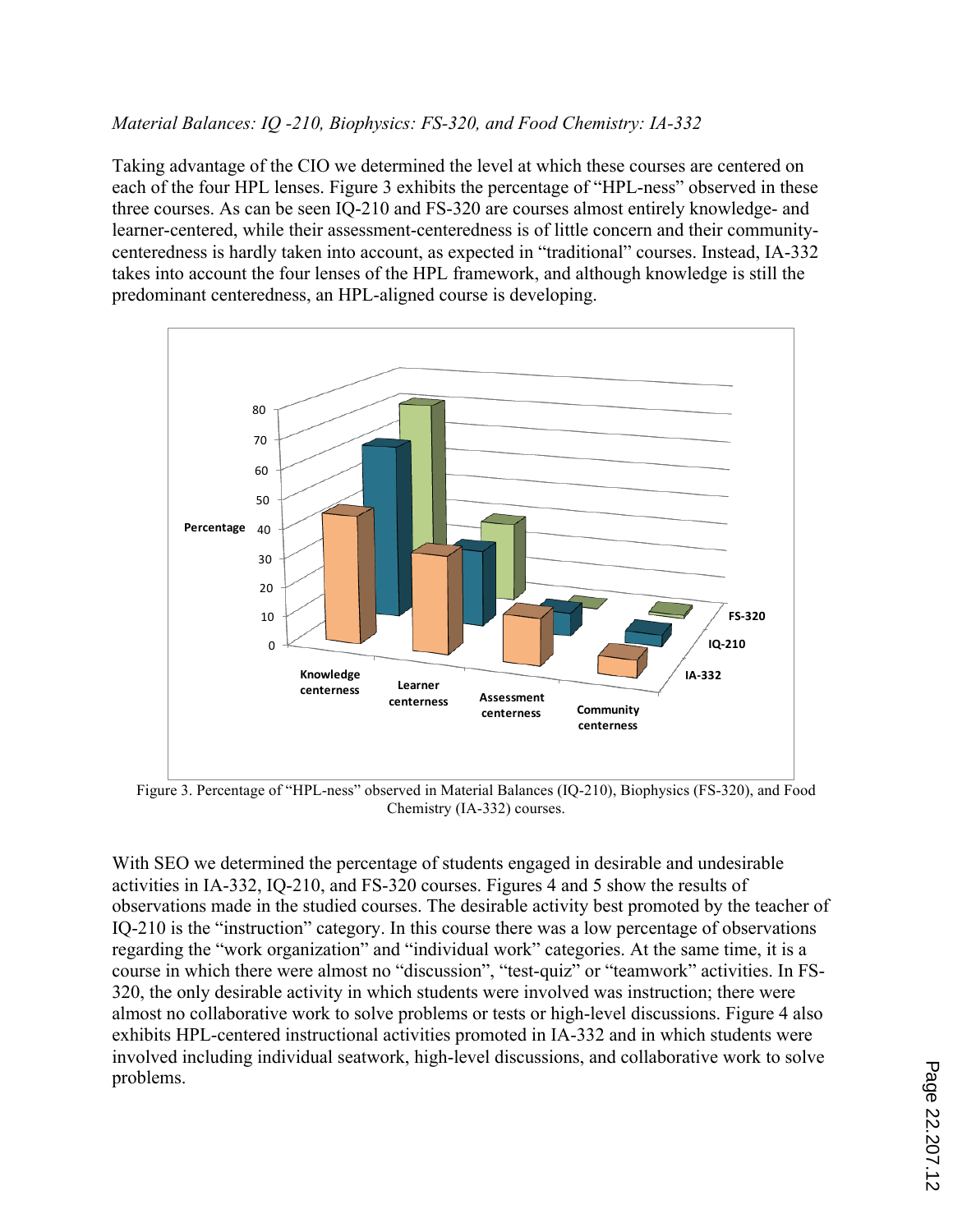

Figure 4. Percentage of students engaged in desirable activities at Material Balances (IQ-210), Biophysics (FS-320), and Food Chemistry (IA-332) courses.



Figure 5. Percentage of students engaged in undesirable activities at Material Balances (IQ-210), Biophysics (FS-320), and Food Chemistry (IA-332) courses.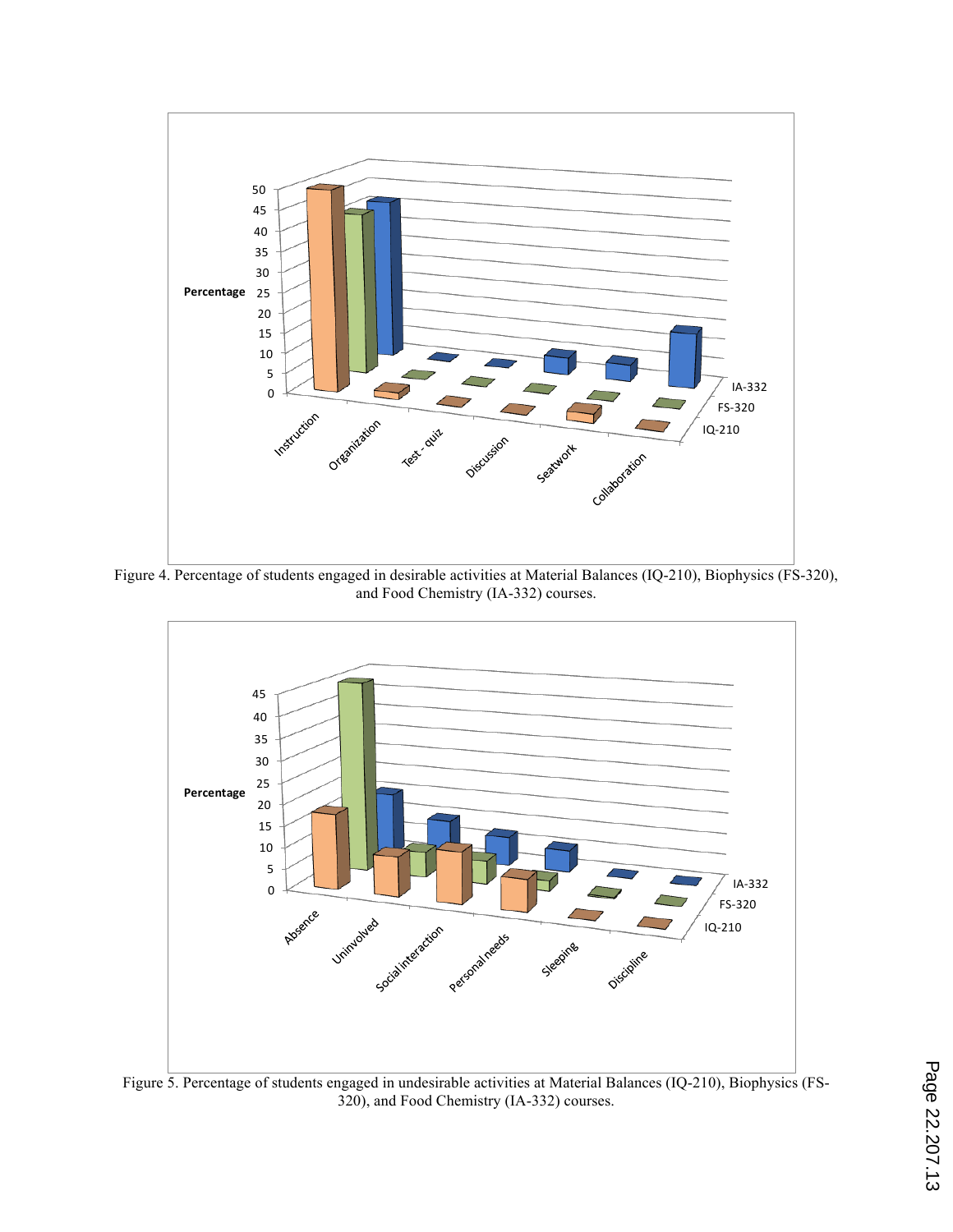Material Balances had a high percentage of students involved in undesirable activities and a high percentage of absent students. The percentages observed in the categories of "social interaction", "not involved" and "personal needs" were also important in IQ-210 (Figure 5). The percentage of students involved in undesirable activities in Biophysics was also noteworthy; there was a high percentage of absent students, followed by students not involved, or involved in personal needs or social interaction. In general, i the HPL-aligned courses (IA-332: Figure 5; EI-100: Table 2) the percentage of students involved in undesirable activities was lower than the observed in "traditional" courses (IQ-210 and FS-320: Figure 5).

The NN is a third instrument of the VOS, with which we can detect the presence of many features that should be present in every HPL-aligned classroom. Figure 6 presents the results for four selected characteristics that were observed in the studied courses. At IQ-210 and FS-320 the only observed characteristic was "professor guided question-answer". These teachers didn't promote high-order discussions, cooperative work to solve a problem, nor allowed the students to explain how they solved the problems. The Food Chemistry teacher guided questions and answers, but also carried out collaborative work to solve problems; students were enabled to explain how they solved problems, and also held high level discussions some times.



Figure 6. Percentage of HPL characteristics observed at Material Balances (IQ-210), Biophysics (FS-320), and Food Chemistry (IA-332) courses.

In an HPL-aligned course many actions by the teacher should be observed by the GR instrument. As exhibited in Figure 7, the IQ-210 teacher took assessed student understanding during class and at the end of it. But there are other actions as the assessment of student understanding at the beginning of the class, asking hypothetical questions, or making connections to prior learning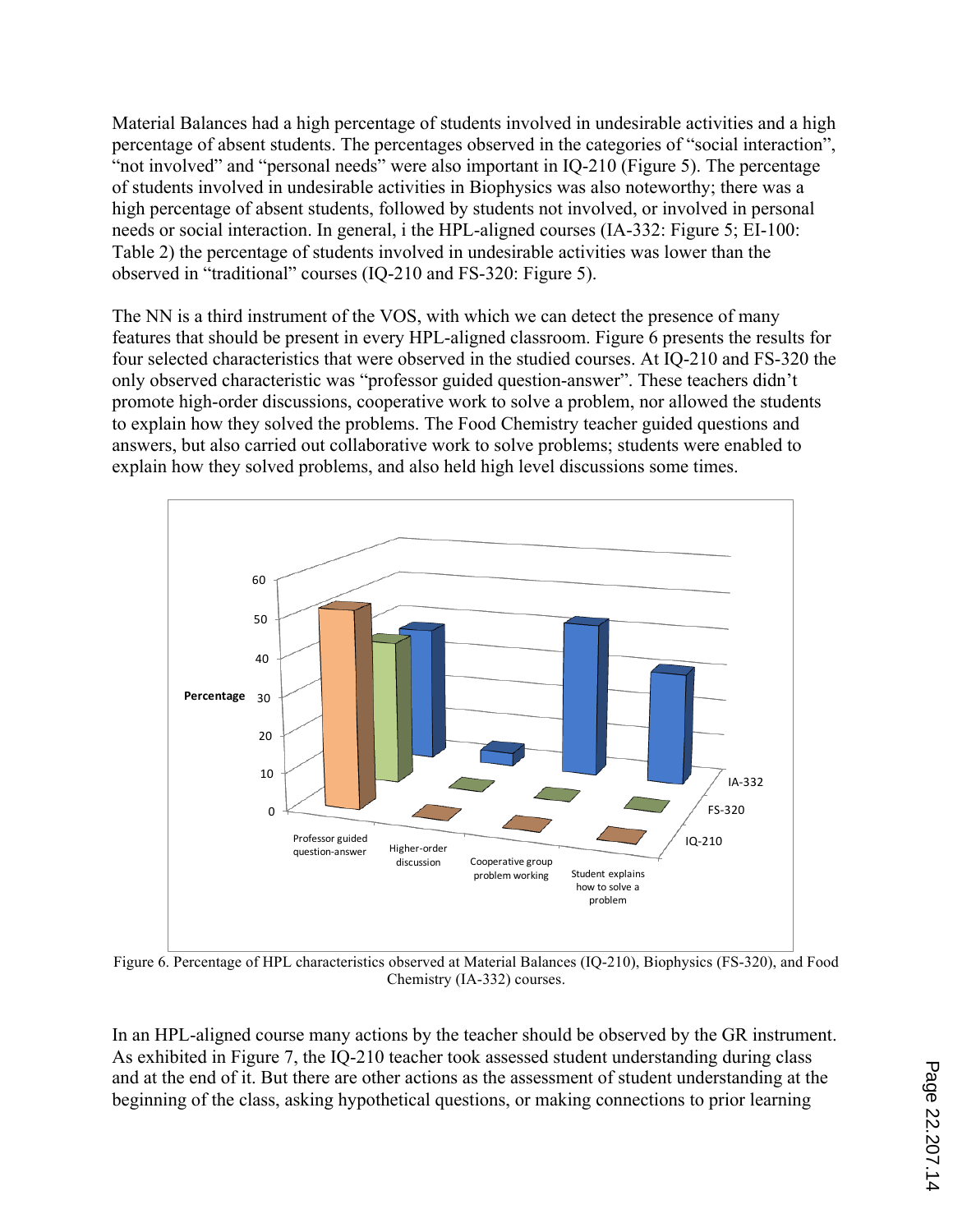that were less important for this teacher. In fact it was a course that provided few HPL challenges to students. In FS-320, ongoing assessment of student understanding was regularly observed as well as teacher's enthusiasm. Results were lower in the categories of assessment of student understanding at the beginning and en of class, and also in making connections with prior learning. Even smaller ratings were observed for asking hypothetical questions and the use of appropriate visual aids. FS-320 didn't provide any HPL challenge. Food Chemistry is a course redesigned following the HPL framework and everyone of the expected actions were captured by the GR instrument of the VOS (Figure 6).



Figure 7. Mode (0: never observed, 1: a few times observed, 2: regularly observed, 3: always observed) of selected HPL characteristics at Material Balances (IQ-210), Biophysics (FS-320), and Food Chemistry (IA-332) courses.

Based on the use of the first three VOS instruments (CIO, NN and GR), it may be concluded that the Food Chemistry course is aligned with the HPL framework. In the group observed, a great deal of knowledge-, learner-, assessment- and community-centered activities were observed, as well as characteristics that should be present in an HPL-centered classroom such as students explaining how to solve a problem, cooperative learning takes place in the classroom, and the professor guides higher-order discussions and leads HPL-based question and answer sessions. Further, several characteristics that should be promoted by a professor conducting an HPLoriented class were also observed, for instance offering HPL challenges; connecting with prior learning; formatively assessing at the beginning, during, and at the end of class; using appropriate visual aids; and asking hypothetical questions.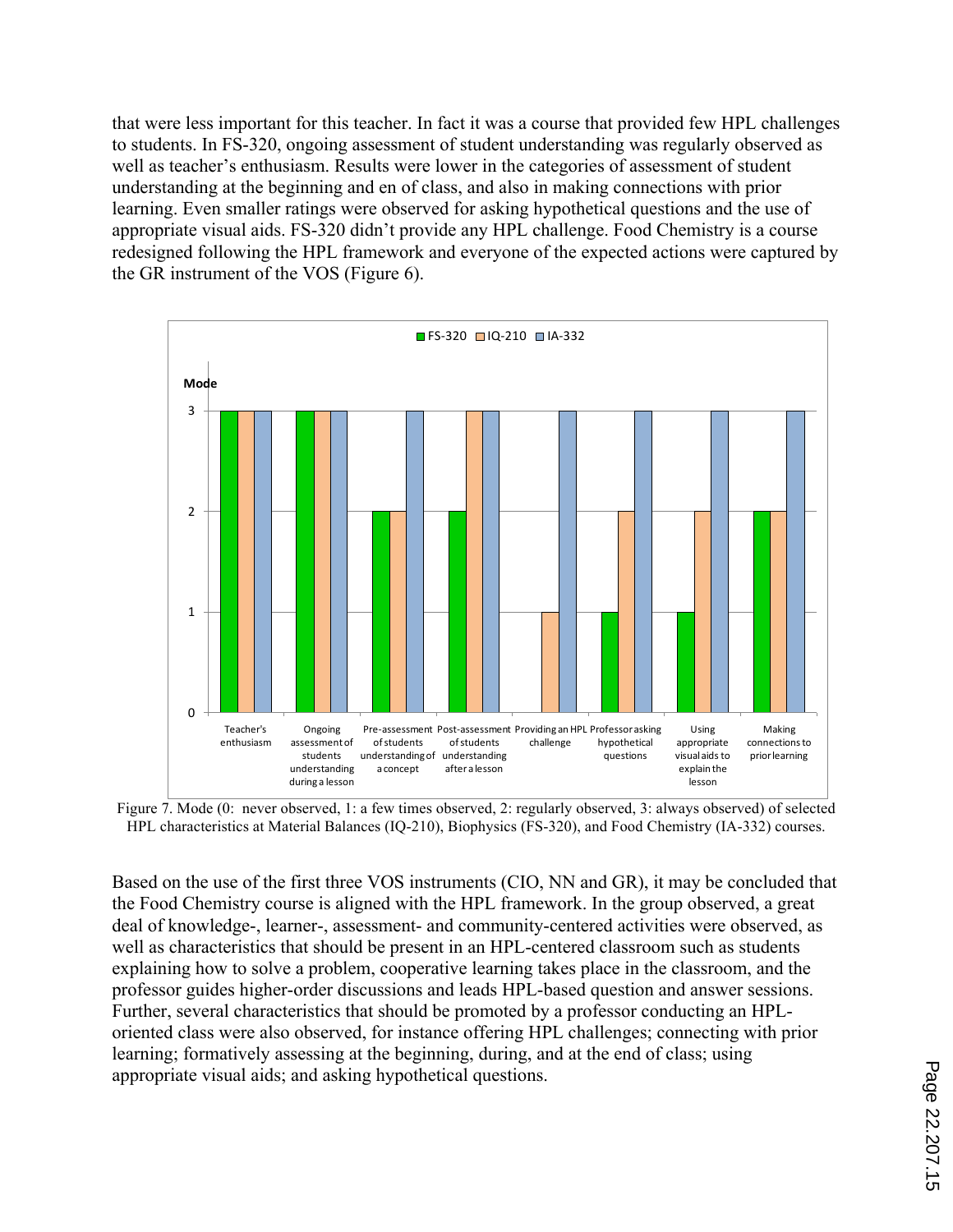## *Comparison among studied courses*

Table 3 summarizes some statistics of the observed courses, two of these courses (EI-100 and IA-332) can be considered as HPL-centered courses and the other two (IQ-210 and FS-320) as "traditional". It is important to note the high percentage of students who completed most courses; it is also noteworthy the great percentages (80%) of daily attendance in EI-100; a fact that differs importantly from what happened in FS-320.

|                          | <b>EI-100</b>   |                 | $IO-210$        | $FS-320$   | IA-332          |  |
|--------------------------|-----------------|-----------------|-----------------|------------|-----------------|--|
|                          | 01              | 02              |                 |            |                 |  |
| Students enrolled        | $N = 43$        | $N = 68$        | $N=21$          | $N=24$     | $N = 23$        |  |
| Students who completed   | 34              | 60              | 18              | 17         | 23              |  |
| the course               | $(79.1\%)$      | $(88.2\%)$      | $(85.7\%)$      | $(70.8\%)$ | $(100\%)$       |  |
| Average daily attendance | 36              | 58              | 17              | 12         | 20              |  |
|                          | $(87.8\%)$      | $(89.2\%)$      | $(80.9\%)$      | $(50\%)$   | $(86.9\%)$      |  |
| Average final grade      | $8.03 \pm 2.40$ | $8.64 \pm 0.81$ | $7.72 \pm 2.09$ | <b>ND</b>  | $8.79 \pm 0.38$ |  |
| Number of students who   |                 | 8               | 3               |            | $\theta$        |  |
| failed the course or     | $(16.2\%)$      | $(11.7\%)$      | $(14.3\%)$      | $(29.2\%)$ |                 |  |
| withdrawn from it        |                 |                 |                 |            | $(0\%)$         |  |

Table 3. Comparison among courses: Introduction to Engineering Design (EI-100, sections 01 and 02), Material Balances (IQ-210), Biophysics (FS-320), and Food Chemistry (IA-332).

We realize how poor can be a comparison between studied courses with the final grades obtained, since a large number of factors affect the final grades, such as the semester in the program, the number of students enrolled, the teachers involved, etc. However, and since there is no other means of comparison, the final average was used to try to compare the observed courses. The final grades were higher in courses aligned to the HPL framework than in the "traditional" courses. Furthermore, the percentage of students who withdrawn or failed the course was higher in "traditional" courses.

## **Final remarks**

The VaNTH Observation System captured important differences among redesigned and "traditional" classroom experiences. These differences may be used to measure levels of "HPLness" of a lesson. Moreover VOS clearly captured differences among instructors' teaching styles. In addition, VOS generated detailed feedback that instructors may use to self-assess.

The use of VOS allowed us to observe the presence of several HPL characteristics in the courses IA-332 and EI-100, features that were not observed in the other two studied courses. Therefore Food Chemistry and Introduction to Engineering Design are both courses aligned the HPL framework, they are knowledge-, learner-, assessment-, and community-centered. In contrast, Material Balances and Biophysics are "traditional" courses not aligned to the HPL-framework mainly knowledge-centered.